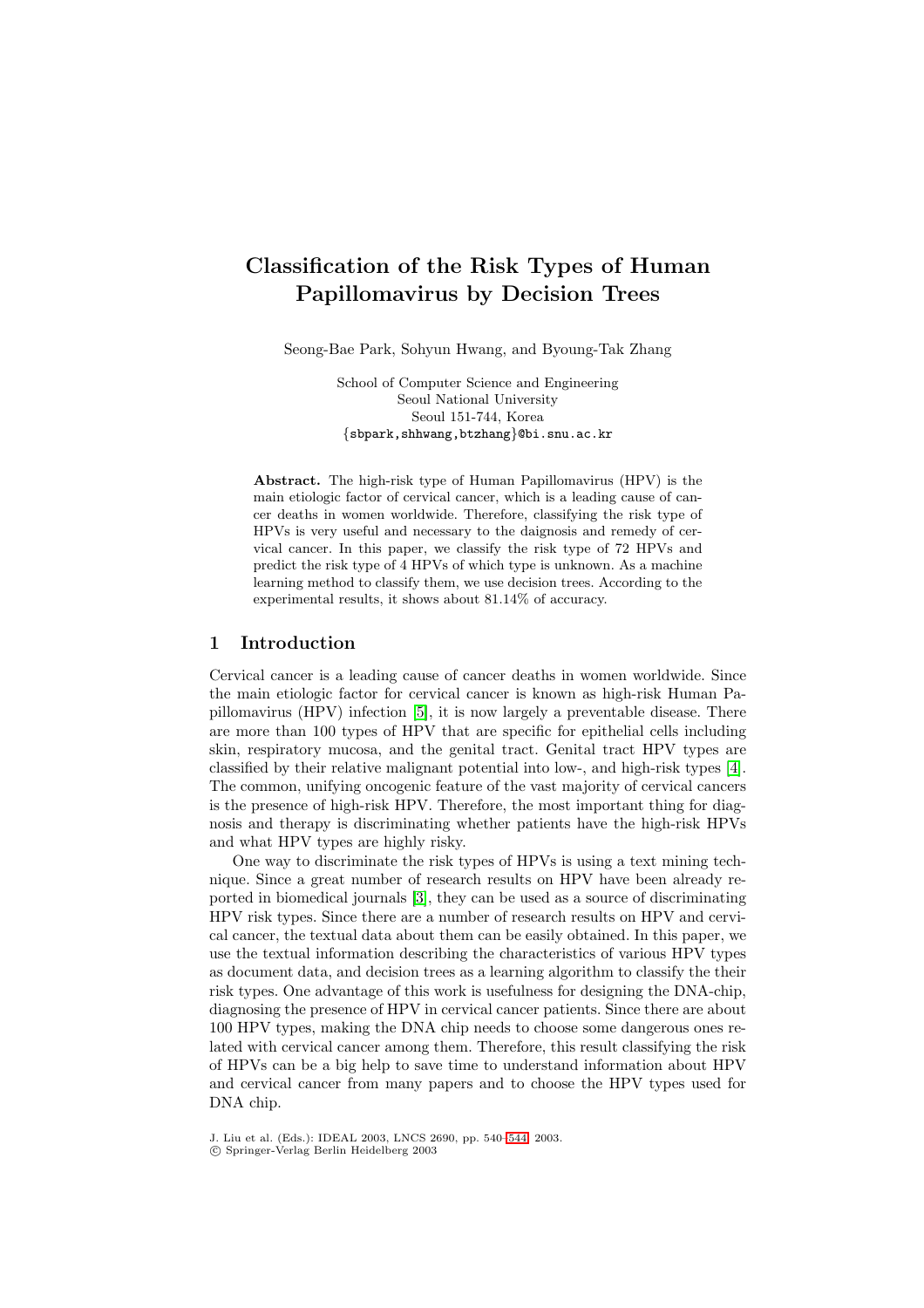<definition> Human papillomavirus type 43 (HPV-43) E6 region. </definition> <source> Human papillomavirus type 43 DNA recovered from a vulvar biopsy with hyperplasia.  $\langle$ /source $\rangle$ <comment> HPV-43 was classified by Lorincz et. al [435] as a "low-risk" virus. Prevalence studies indicate that HPV-44 and HPV-43 have been found in 4% of cervical intraepithelial neoplasms, but in none of the 56 cervical cancers tested. During an anlaysis of approximately 100 anogenital tissue samples, two new HPV types, HPV-43 and HPV-44, were identified. The complete genome of HPV-43 was recovered from a vulvar biopsy and cloned into bacteriophage lambda. The biopsy was taken from a woman living in the Detroit Michigan area. The DNA consisted of two fragments: a 6.3 kb BamHI fragment and a 2.9 kb HindIII fragment. The total quantity of unique DNA was 7.6 kb. Only the E6 region of the cloned sample has been sequenced, although all positions of the ORFs have been deduced and are consistent with the organization of DNA from HPV-6b. A possible feature of HPV types associated with malignant lesions is the potential to produce a different E6 protein by alternative splicing. This potential has been found in types HPV-16, HPV-18, and HPV-31. HPV-43 has both the potential E6 splice donor site at nt 233 and the potential splice acceptor at nt 413.  $\langle$  /comment>

Fig. 1. An example description of HPV43 from HPV sequence database.

## **2 Dataset**

In this paper, we use *the HPV Sequence Database* in Los Alamos National Laboratory as a dataset. This papillomavirus database is an extension of the HPV compendiums published in 1994–1997 and provides the complete list of 'papillomavirus types and hosts' and the records for each unique papillomavirus type. An example of the data made from this database is given in Figure 1. This example is for HPV43 and consists of three parts: definition, source, and comment. The definition indicates the HPV type, the source explains where the information for this HPV is obtained, and the comment gives the explanation for this HPV. In the all experiments below, we used only comment. The comment for a HPV type can be considered as a document in text classification. Therefore, each HPV type is represented as a vector of which elements are  $tf \cdot idf$  values. When we stemmed the documents using the Porter's algorithm and removed words from the stop-list, the size of vocabulary is just 1,434. Thus, each document is represented as a 1,434-dimensional vector.

To measure the performance of the results in the experiments below, we manually classified HPV risk types using the 1997 version of HPV compendium and the comment in the records above. The classifying procedure is as follows. First, we divided roughly HPV types by the groups in the compendium. Second,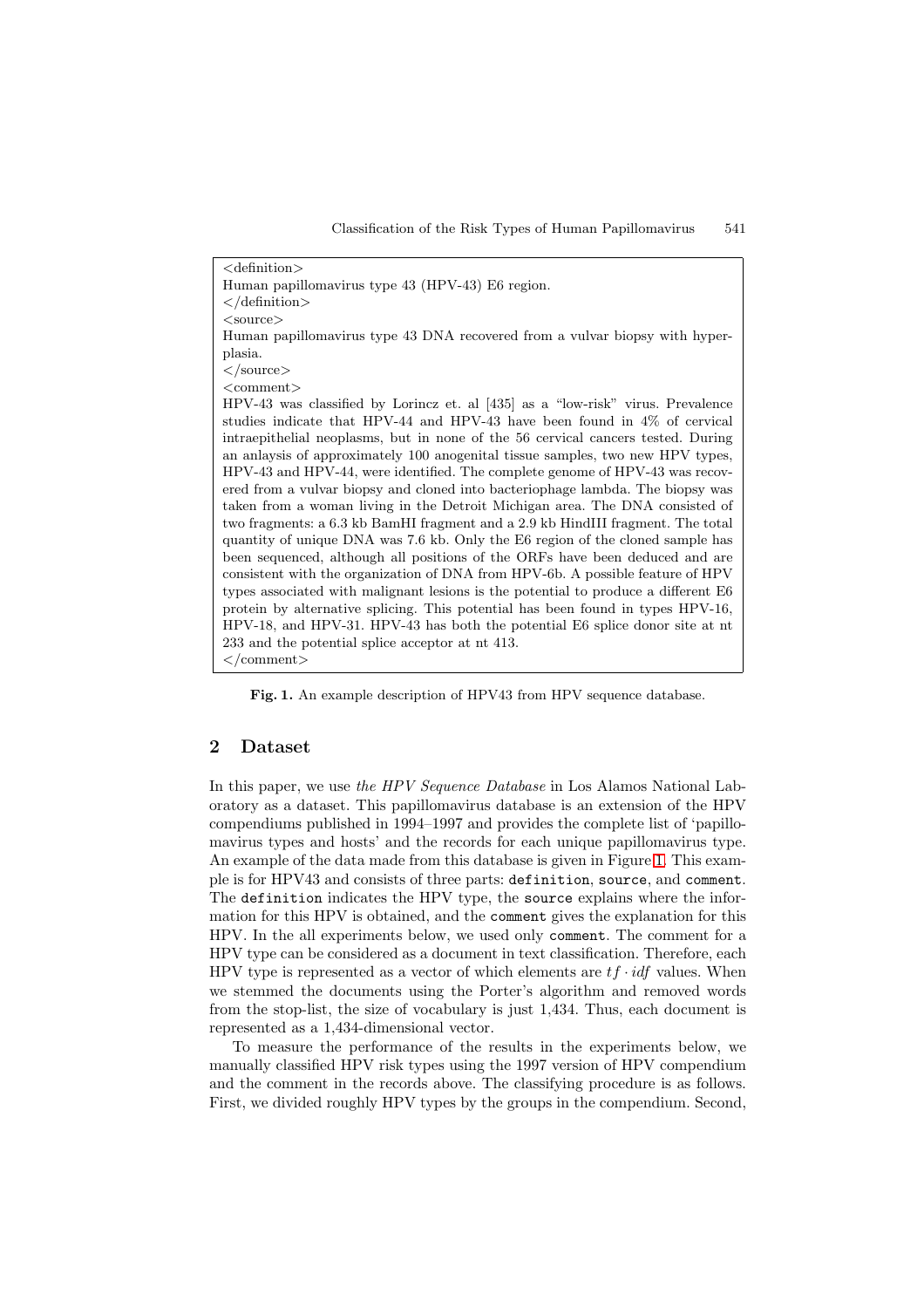<span id="page-2-0"></span>

| Type  | Risk       | Type  | Risk            | Type  | Risk | Type  | Risk       |
|-------|------------|-------|-----------------|-------|------|-------|------------|
| HPV1  | Low        | HPV2  | Low             | HPV3  | Low  | HPV4  | Low        |
| HPV5  | Low        | HPV6  | Low             | HPV7  | Low  | HPV8  | Low        |
| HPV9  | Low        | HPV10 | Low             | HPV11 | Low  | HPV12 | Low        |
| HPV13 | Low        | HPV14 | Low             | HPV15 | Low  | HPV16 | High       |
| HPV17 | Low        | HPV18 | High            | HPV19 | Low  | HPV20 | Low        |
| HPV21 | Low        | HPV22 | Low             | HPV23 | Low  | HPV24 | Low        |
| HPV25 | Low        | HPV26 | Don't Know      | HPV27 | Low  | HPV28 | Low        |
| HPV29 | Low        | HPV30 | $_{\text{Low}}$ | HPV31 | High | HPV32 | Low        |
| HPV33 | High       | HPV34 | Low             | HPV35 | High | HPV36 | Low        |
| HPV37 | Low        | HPV38 | Low             | HPV39 | High | HPV40 | Low        |
| HPV41 | Low        | HPV42 | Low             | HPV43 | Low  | HPV44 | Low        |
| HPV45 | High       | HPV47 | Low             | HPV48 | Low  | HPV49 | Low        |
| HPV50 | Low        | HPV51 | High            | HPV52 | High | HPV53 | Low        |
| HPV54 | Don't Know | HPV55 | Low             | HPV56 | High | HPV57 | Don't Know |
| HPV58 | High       | HPV59 | High            | HPV60 | Low  | HPV61 | High       |
| HPV62 | High       | HPV63 | Low             | HPV64 | Low  | HPV65 | Low        |
| HPV66 | High       | HPV67 | High            | HPV68 | High | HPV69 | Low        |
| HPV70 | Don't Know | HPV72 | High            | HPV73 | Low  | HPV74 | Low        |
| HPV75 | Low        | HPV76 | $_{\text{Low}}$ | HPV77 | Low  | HPV80 | Low        |

**Table 1.** The manually classified risk types of HPVs.

**Table 2.** The performance of decision trees.

| Trial   | Accuracy $(\%)$   |
|---------|-------------------|
|         | 86.7              |
| 9       | 86.7              |
| 3       | 66.7              |
|         | 73.3              |
| 5       | 92.3              |
| Average | $81.14 \pm 10.68$ |
|         |                   |

if the group is skin-related or cutaneous, the members of the group are classified into low-risk type. Third, if the group is known to be cervical cancer-related HPV, the members of the group are classified into high-risk type. Lastly, we used the comment of HPV types to classify some types difficult to be classified. Table 1 shows the summarized classification of HPVs according to its risk. "Don't know"s in this table are the ones that can not be classified by above knowledge.

#### **3 Experimental Results**

Since we have only 76 HPV types and the explanation of each HPV is relatively short, *5-fold cross validation* is used to determine the performance of decision trees. That is, in each experiment, we used 58 examples as a training set, and the remaining 15 as a test set. As a learning algorithm of decision trees, Quinlan's C4.5 release 8 is used.

Table 2 shows the performance of decision trees. The average accuracy is  $81.14 \pm 10.68\%$ . Among the misclassified HPV types, 9 low-risk HPVs are classified as high-risk, and 5 high-risk HPVs are classified as low-risk. Four (HPV13, HPV14, HPV30, and HPV40) of 9 low-risk HPVs that are misclassied as highrisk have a potential to cause a laryngeal cancer, though they are not directly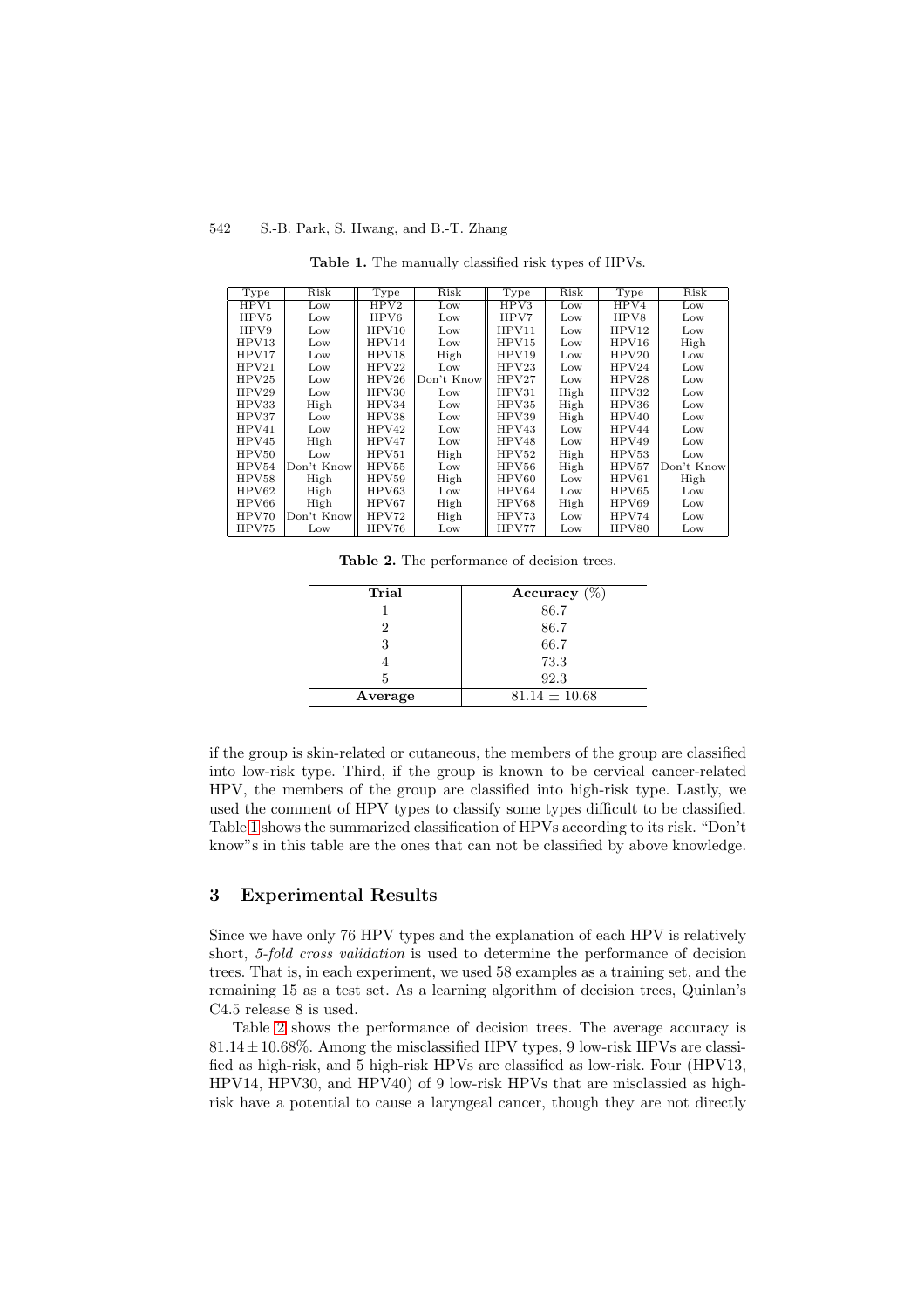<span id="page-3-0"></span>

|       |      | HPV Type Real Type Predicted Type | Characteristics                         |
|-------|------|-----------------------------------|-----------------------------------------|
| HPV2  | Low  | High                              | normal wart                             |
| HPV13 | Low  | High                              | oral infection, some progress to cancer |
| HPV14 | Low  | High                              | some progress to cancer                 |
| HPV18 | High | Low                               |                                         |
| HPV30 | Low  | High                              | laryngeal cancer                        |
| HPV40 | Low  | High                              | laryngeal cancer                        |
| HPV42 | Low  | High                              | genital wart                            |
| HPV43 | Low  | High                              |                                         |
| HPV44 | Low  | High                              |                                         |
| HPV53 | Low  | High                              |                                         |
| HPV56 | High | Low                               |                                         |
| HPV59 | High | Low                               |                                         |
| HPV62 | High | Low                               | mid-high-risk                           |
| HPV72 | High | Low                               | mid-high-risk                           |

**Table 3.** The misclassifed HPVs.

| <b>Table 4.</b> Risk type of the HPVs whose risk type is known as 'Don't Know'. |  |  |  |  |  |  |  |
|---------------------------------------------------------------------------------|--|--|--|--|--|--|--|
|                                                                                 |  |  |  |  |  |  |  |

| Trial | HPV26 | HPV54           | HPV57 | HPV70 | (%)<br>Accuracy |
|-------|-------|-----------------|-------|-------|-----------------|
|       | Low   | Low             | Low   | Low   | 75              |
| 2     | Low   | Low             | High  | Low   | 50              |
| 3     | Low   | Low             | High  | Low   | 50              |
| 4     | Low   | $_{\text{Low}}$ | Low   | Low   | 75              |
| 5     | High  | $_{\text{Low}}$ | High  | Low   | 25              |

related with cervical cancer. And, three (HPV59, HPV62, and HPV72) of 5 highrisk HPVs which are misclassified as low-risk are the ones which some clinical researchers classify them as mid-high-risk types. That is, they do not have many expression about cervical cancer, though we classify them as high-risk to make a problem simple. Therefore, if we exclude these 7 cases, the errors are only 5 low-risk HPVs (HPV2, HPV42, HPV43, HPV44, and HPV53) and 2 high-risk HPVs (HPV18 and HPV56). Table 3 summarizes these errors.

One point we should emphasize in classifying the risk-type of HPVs is that false negatives are far more important than false positives. That is, it is no problem to misclassify low-risk HPVs as high-risk, but it is fatal to misclassify high-risk HPVs as low-risk. In false negative case, dangerous HPVs are missed, and there is no further chance to detect cervical cancer by them. Because only 2 are false negatives in our experiments, the results are reliable.

Four HPVs in Table [1](#page-2-0) are classified as "Don't Know" since their risk type is not certain. According to the other research results [\[1,2\]](#page-4-0), their risk types are as follows.

| -                    | ZU           | $- - -$      | . <del>.</del><br>н<br>ບເ | $   -$ |
|----------------------|--------------|--------------|---------------------------|--------|
| ו הז<br><b>TANTZ</b> | $_{\rm Low}$ | $_{\rm Low}$ | OW                        |        |

When we classify their risk types by the decision trees, we obtain  $55 \pm 20.92\%$ of accuracy. Table 4 summarizes this results. Especially, HPV70 is not correctly